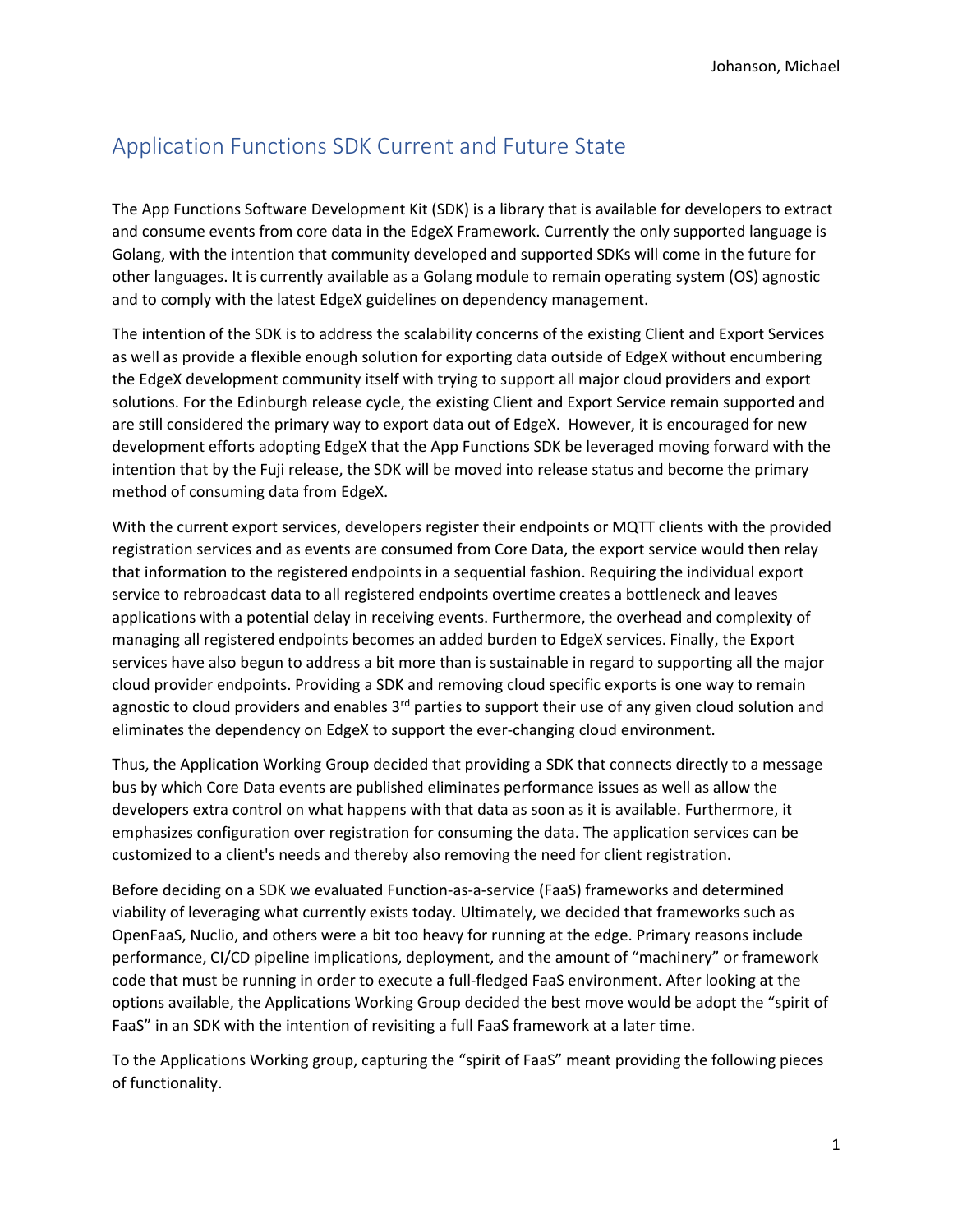First, the SDK needed to provide the necessary plumbing to connect to and receive EdgeX events from Core Data. In other words, similar to FaaS in that the mechanism by which your set of functions ("pipeline") is triggered is abstracted away and determined solely by configuration as specified.

Secondly, provide a standardized and traceable way of passing data from one function to the next. This is realized by a "MessageEnvelope" that contains the EdgeX CorrelationID as well the payload itself which contains the []byte of information. The primary goal with this concept is to enable future expansion of metadata as necessary to be attached with the envelope as its moved about in the EdgeX system.

Third, encourage the idea of developing small, stateless, isolated units of work that allow applications developers to focus on the logic of their application, and easily support scalability of an application that leverages the app-functions-sdk in the future.

Lastly, allow applications to leverage configuration as provided by the registry to be able to adjust settings of an application such as message bus subscription/publish topics without having to recompile and redeploy applications

With these concepts in mind, the Application Functions SDK was developed and currently encompasses the following features:

One of the most common use cases for working with data that come from CoreData is to filter data down to what is relevant for a given application and to format it. To help facilitate this, four primary functions ported over from the existing services today are included in the SDK. The first is the FilterByDeviceID function which will remove events that do not match the specified IDs and will cease execution of the pipeline if no event matches. The second is the FilterByValueDescriptor which exhibits the same behavior as FilterByDeviceID except filtering on Value Descriptor instead of DeviceID.

The third and fourth provided functions in the SDK transform the data received to either XML or JSON by calling TransformToXML() or TransformToJSON().

Typically, after filtering and transforming the data as needed, exporting is the last step in a pipeline to ship the data where it needs to go. There are two primary functions included in the SDK to help facilitate this. The first is HTTPPost(string url) function that will POST the provided data to a specified endpoint, and the second is an MQTTPublish() function that will publish the provided data to an MQTT Broker as specified in the configuration.

There was a conscious decision by the team to NOT support authenticated HTTPS endpoints as well as MQTTs endpoints for the Edinburgh Release Cycle. These items will be addressed once EdgeX has full support for secret management as well as Vault integration.

The SDK leverages the abstract registry/consul integration from go-mod-registry (Appendix A) for supporting configuration management.

Structure logging is included as part of the SDK and is used by the SDK internally and is also available as part of the context during each pipeline execution for developers to leverage in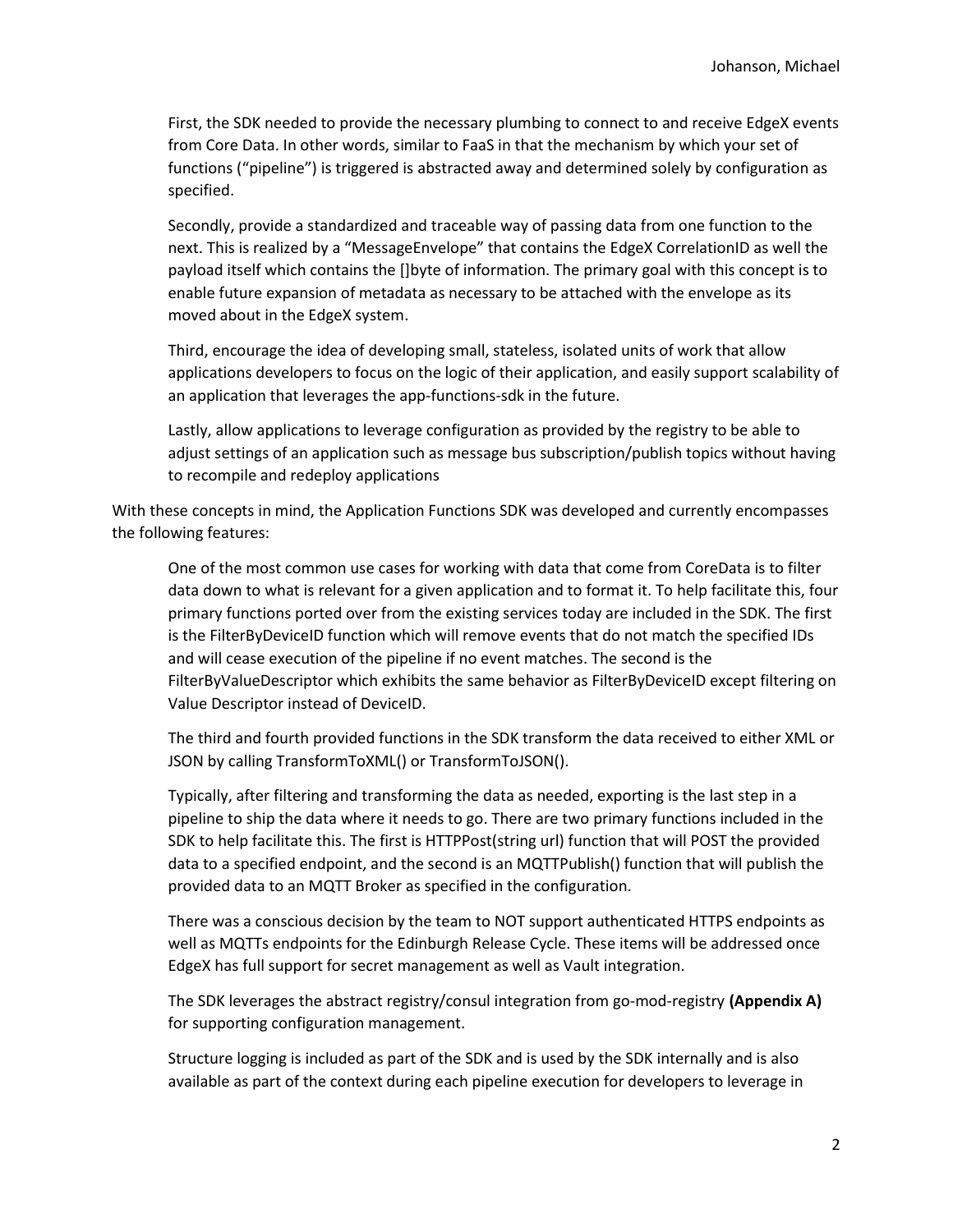provided functions. The library used for logging is provided by go-mod-core-contracts (Appendix B).

System Management Agent Integration is included as well by supporting /metrics, /config, and /ping endpoints. Adding application services to the system management agent manifest of services would also allow the application services to be started, stopped and restarted.

There are two primary triggers that have been included in the SDK that initiate the start of the function pipeline. First is via a POST HTTP Endpoint "/trigger" with the EdgeX event data as the body. Second is the MessageBus subscription with connection details as specified in the configuration. See the documentation provided in the Readme.md for more information (Appendix C)

Finally, data may be sent back to the message bus or HTTP response by calling.complete() on the context. If the trigger is HTTP, then it will be an HTTP Response. If the trigger is MessageBus, then it will be published to the configured host and topic.

There are three example applications provided in the app-functions-sdk-go repository in the /examples directory that attempt to show basic structure of building an application with the app functions sdk. They also focus on how to leverage various built in provided functions as mentioned above as well as how to write your own in the case that the SDK does not provide what is needed.

- 1. Simple Filter XML -> Demonstrates Filter of data by device ID and transforming data to XML
- 2. Simple Filter XML Post -> Same example as #1, but result published to HTTP Endpoint
- 3. Simple Filter XML MQTT -> Same example as #1, but result published to MQTT Broker

The features in the initial implementation of the App Functions SDK should be sufficient to provide the foundation for basic filtering and export needs. There are some functions in the existing export services that are not yet available in application functions and are intended to be included in a later release. This includes the Encryption Transformer, the Compressor Transformer, and Valid Event Check (See Appendix D). The primary purpose for leaving this out was to address core pieces of functionality that would set up the ease of adding additional functions in the future.

The above has addressed the current state of the Application Functions SDK. This last section aims to help tee up the discussion for items that have been slated for the Fuji release of EdgeX.

#### Fuji Release Topics

The following is the set of features that the meeting group settled upon as a reasonable set of target features for Fuji for October 2019 (generally assuming the same resource contributions as provided by the community today).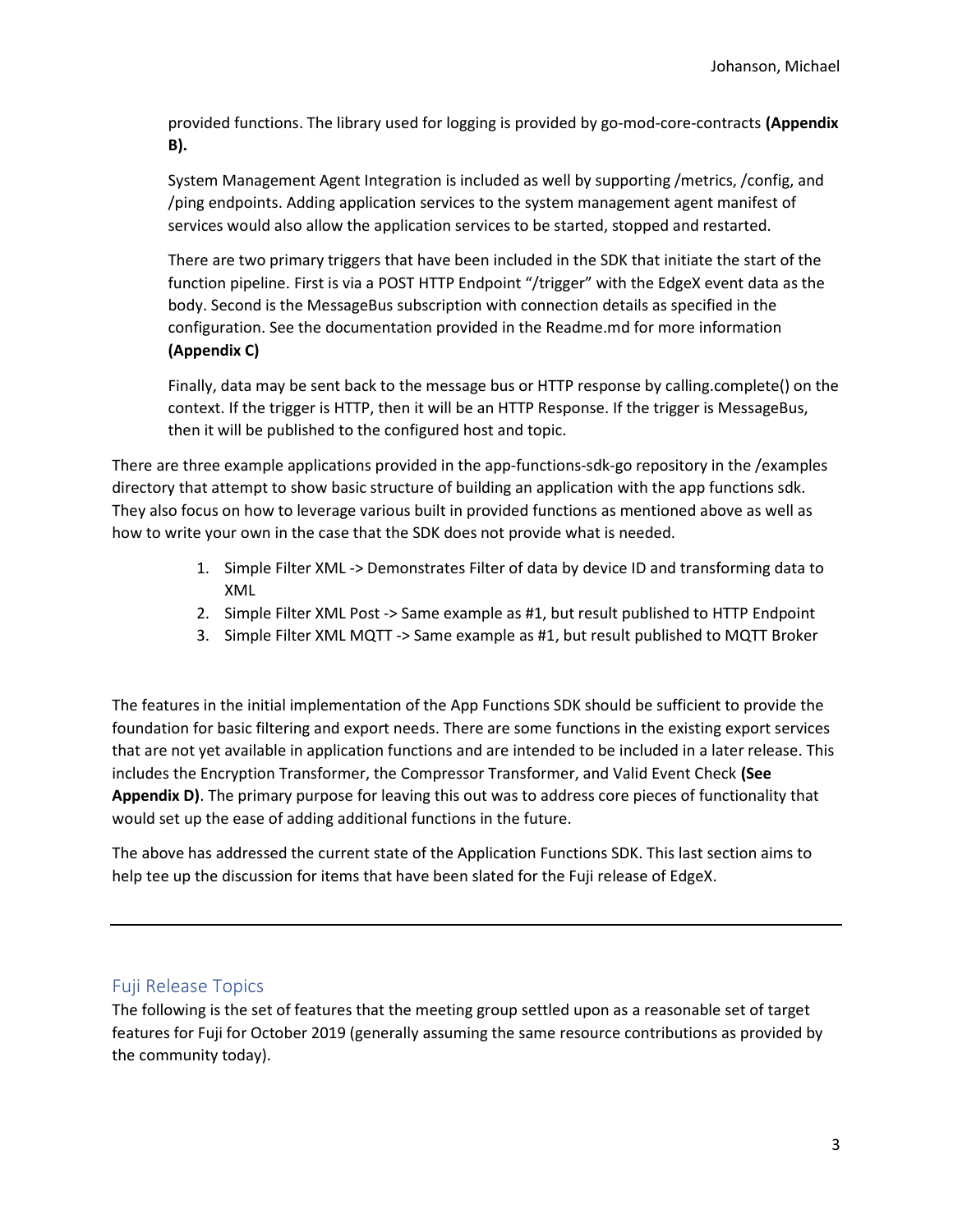- 1) Be able to archive the current Export Services and Export Client micro services (meaning be able to provide all of the same functionality as provided by the export services today). The exception to this is that the new application services will not provide all the cloud endpoint distribution mechanisms (Azure IoT, Google IoT Core, AWS IoT, etc.). The basis of most of the cloud distribution endpoints utilize MQTT or MQTTS at the base. In supporting MQTT/S and HTTP/S, the platform allows for EdgeX to support  $3<sup>rd</sup>$  parties to build the application services to support cloud endpoints, but without the project actually developing and maintaining this code long term.
- 2) Be able to send data to the rules engine. Do we get rid of the rules engine? Currently Java based and receives data via ZMQ -> Distro Services -> Rules Engine.
- 3) Provide tutorials on how to build a cloud-supporting endpoint (Azure, AWS, etc.) to help those with cloud needs –but without providing the code directly as part of the project itself.
- 4) Provide the first attempt (even if partially) to solve the command problem –that is how to provide the EdgeX device commands to the north side.
- 5) Provide Vault integration –allowing the secrets, certificates, tokens needed to connect to secure endpoints or to encrypt the north bound data to be retrieved from secure storage and not stored in the open or in Consul unprotected.
- 6) Expand triggers
	- a. Timer based allow execution of a given pipeline based on a timer interval
- 7) Expand current set of built in transforms:
	- a. Filters
		- i. value-ranges or data related, value out of range/non-compliant
		- ii. select for one or more devices or value descriptor (today's only does one)
		- iii. location based/geo-fenced
		- iv. De-duplication values (eliminate repeated posts of 72 degrees for example)
		- v. Eliminate noise from readings related to precision (considering 0.1112 versus 0.1115 when the reading is only accurate to 2 or 3 decimals)
		- vi. Time based
	- b. Format transforms:
		- i. CSV, YAML, TOML, RAML
		- ii. 3<sup>rd</sup> party formats (Haystack, etc.); although the concern here is that EdgeX have to maintain all of these; consider allowing integration of your own formatter without EdgeX owning the transform
	- c. Transform
		- i. Cloud ready (Azure, AWS, etc.)
		- ii. Unit conversion (F to C, feet to meters, etc.)
	- d. Encryption (payloads) depends on vault integration
	- e. Signing depends on vault integration near last step in pipeline
	- f. Compression
		- i. ZIP
		- ii. TAR.GZ
		- iii. Lossy vs lossless compression especially as it pertains to audio/video
	- g. Media transformation for binary data (JPG to GIF, MPEG to WAV, etc.)
		- i. Codec implications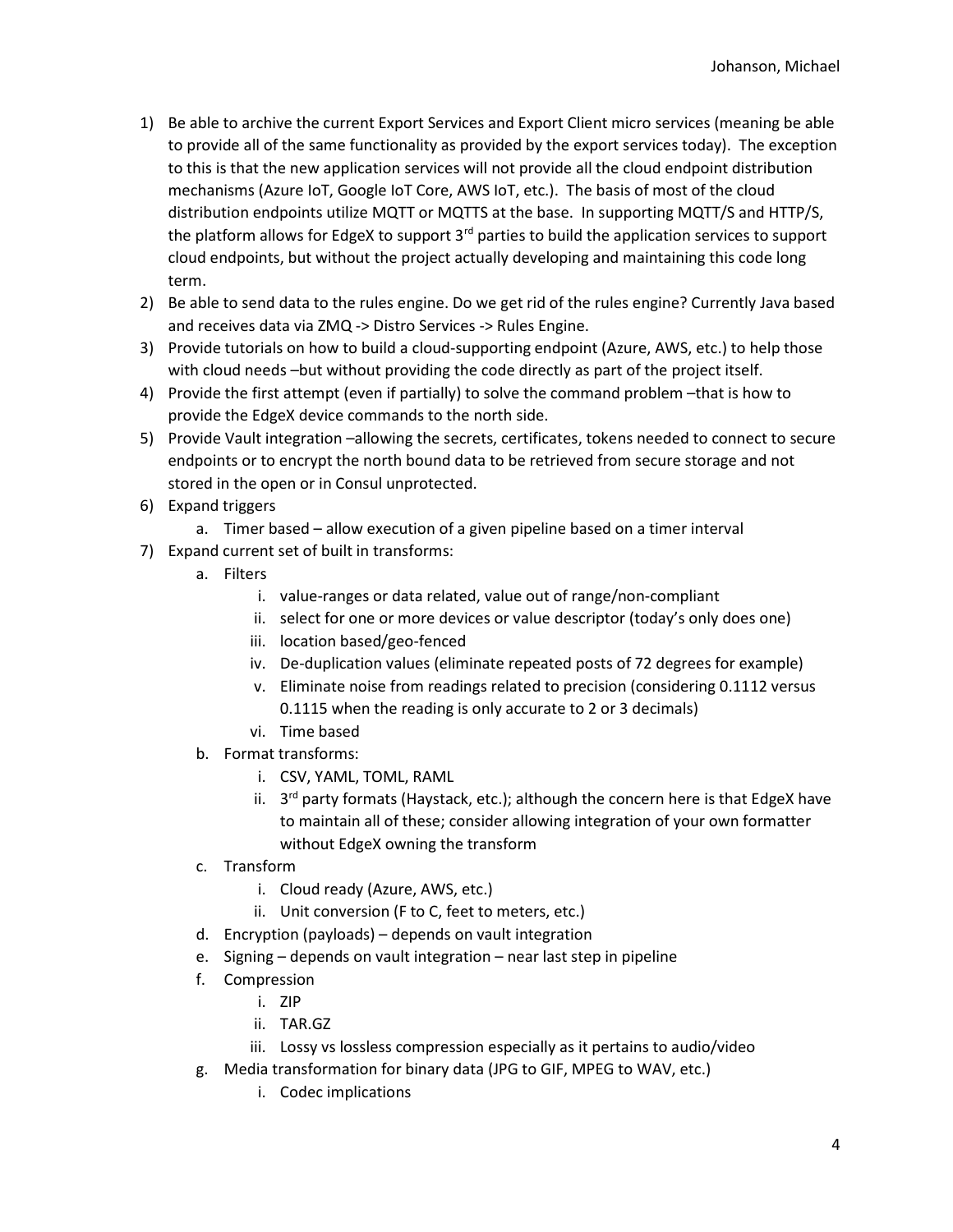- h. Enrich (metadata additions, commands, ...)
- i. Additional endpoints maybe additional protocols
- j. HTTPS and MQTTS (with token exchange via OAuth, JWT, ...)

### Other considerations

Binary data (CBOR) in the new application services should not require a separate functions SDK. Further, these application services should be managed, orchestrated or built the same as application services that handle non-binary data. The application service functions may obviously be implemented to process binary versus non-binary data.

Multi-tenancy for application services is considered out of scope. There may be a need for data to be tagged for a particular tenant or in a certain way to ultimately serve a tenant's needs, but otherwise it was the opinion of the meeting group that multi-tenancy is handled above the level of EdgeX.

On the issue of scale, multiple instances of application service should be viewed as the way to address the volume of traffic to the application services (using a load balancer to spread traffic to copies of the same application services). We discussed and considered whether the application services or framework would potentially do the load balancing or routing to favor particular scale needs. Unanimously, this was considered a bad idea and one that would make the services more complex and potentially brittle. We also decided that the should be the message bus should be responsible for being able to scale as well.

While not part of application services, there was some discussion about finding a way to detect and report a sensor not sending data. This may or may not include some sort of function in the application services.

### Appendices

Appendix A (go-mod-registry) https://github.com/edgexfoundry/go-mod-registry

Registry client library for use by Go implementation of EdgeX micro services. This project contains the abstract Registry interface and an implementation for Consul. These interface functions initialize a connection to the Registry service, registering the service for discovery and health checks, push and pull configuration values to/from the Registry service and pull dependent service endpoint information and status.

## Appendix B (go-mod-core-contracts) https://github.com/edgexfoundry/go-mod-core-contracts

This module contains the contract models used to describe data as it is passed via Request/Response between various EdgeX Foundry services. It also contains service clients for each service within the edgex-go repository. The definition of the various models and clients can be found in their respective top-level directories.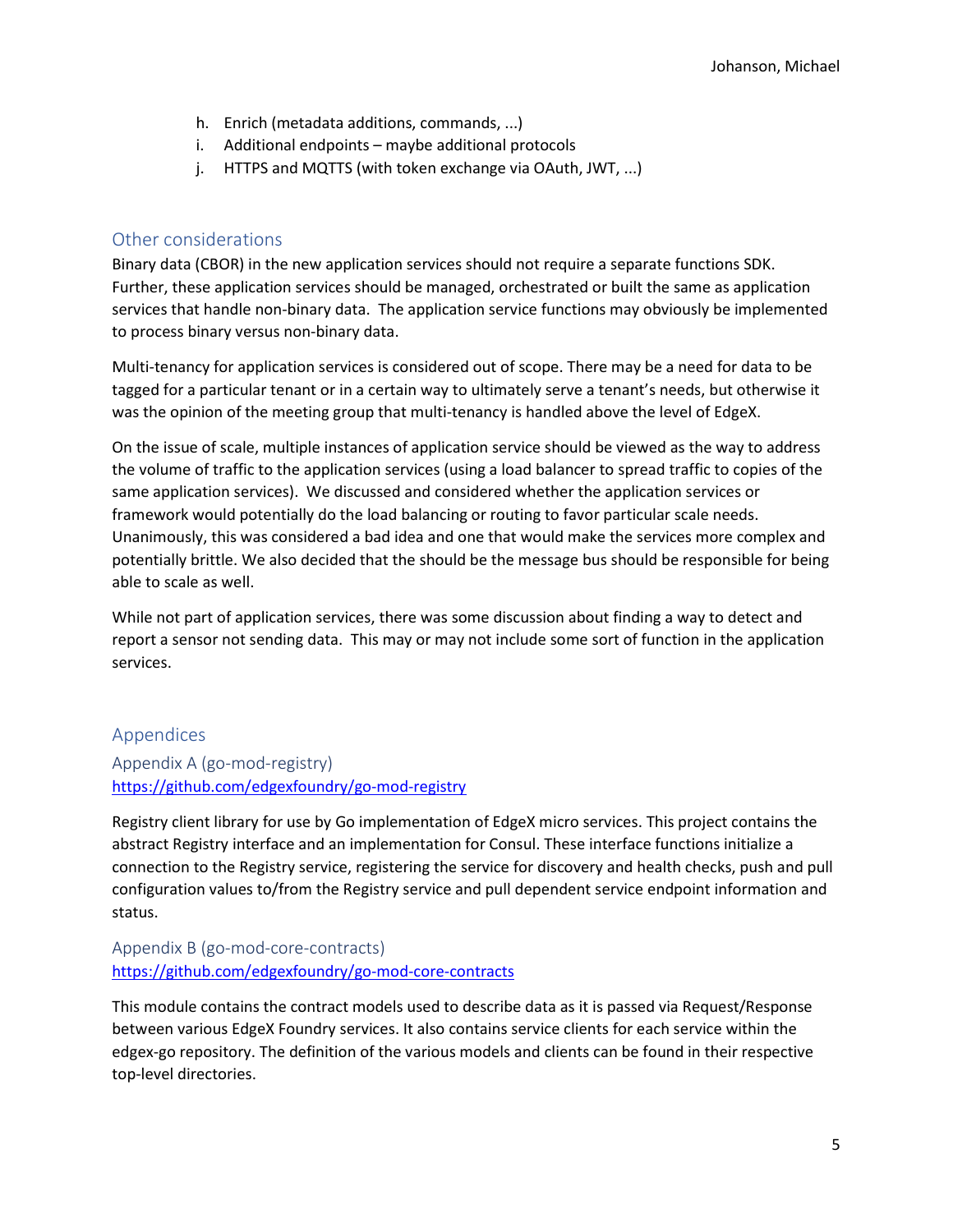The default encoding for the models is JSON, although in at least one case -- DeviceProfile -- YAML encoding is also supported since a device profile is defined as a YAML document.

#### Appendix C – Message Bus Trigger

A message bus trigger will execute the pipeline everytime data is received off of the configured topic.

Type and Topic configuration

Here's an example:

Type="messagebus" SubscribeTopic="events" PublishTopic=""

The Type= is set to "messagebus". EdgeX Core Data is publishing data to the events topic. So to receive data from core data, you can set your SubscribeTopic= either to "" or "events". You may also designate a PublishTopic= if you wish to publish data back to the message bus. edgexcontext.complete([]byte outputData) - Will send data back to back to the message bus with the topic specified in the PublishTopic= property

#### Message bus connection configuration

The other piece of configuration required are the connection settings:

```
[MessageBus] 
Type = 'zero' #specifies of message bus (i.e zero for ZMQ)
     [MessageBus.PublishHost] 
       Host = 'Port = 5564 Protocol = 'tcp'
     [MessageBus.SubscribeHost] 
         Host = 'localhost'
        Port = 5563 Protocol = 'tcp'
```
By default, EdgeX Core Data publishes data to the events topic on port 5563. The publish host is used if publishing data back to the message bus.

Important Note: Publish Host MUST be different for every topic you wish to publish to since the SDK will bind to the specific port. 5563 for example cannot be used to publish since EdgeX Core Data has bound to that port. Similarly, you cannot have two separate instances of the app functions SDK running publishing to the same port.

Appendix D – Existing export service functions https://docs.edgexfoundry.org/Ch-Distribution.html

Compressor Transformer–A transformer component compresses the data string to be delivered to the clients, for any clients that have requested their data be compressed either by GZIP or ZIP methods.

Encryption Transformer–An encryption component encrypts the data to be sent to the client, using the client provided keys and vectors.